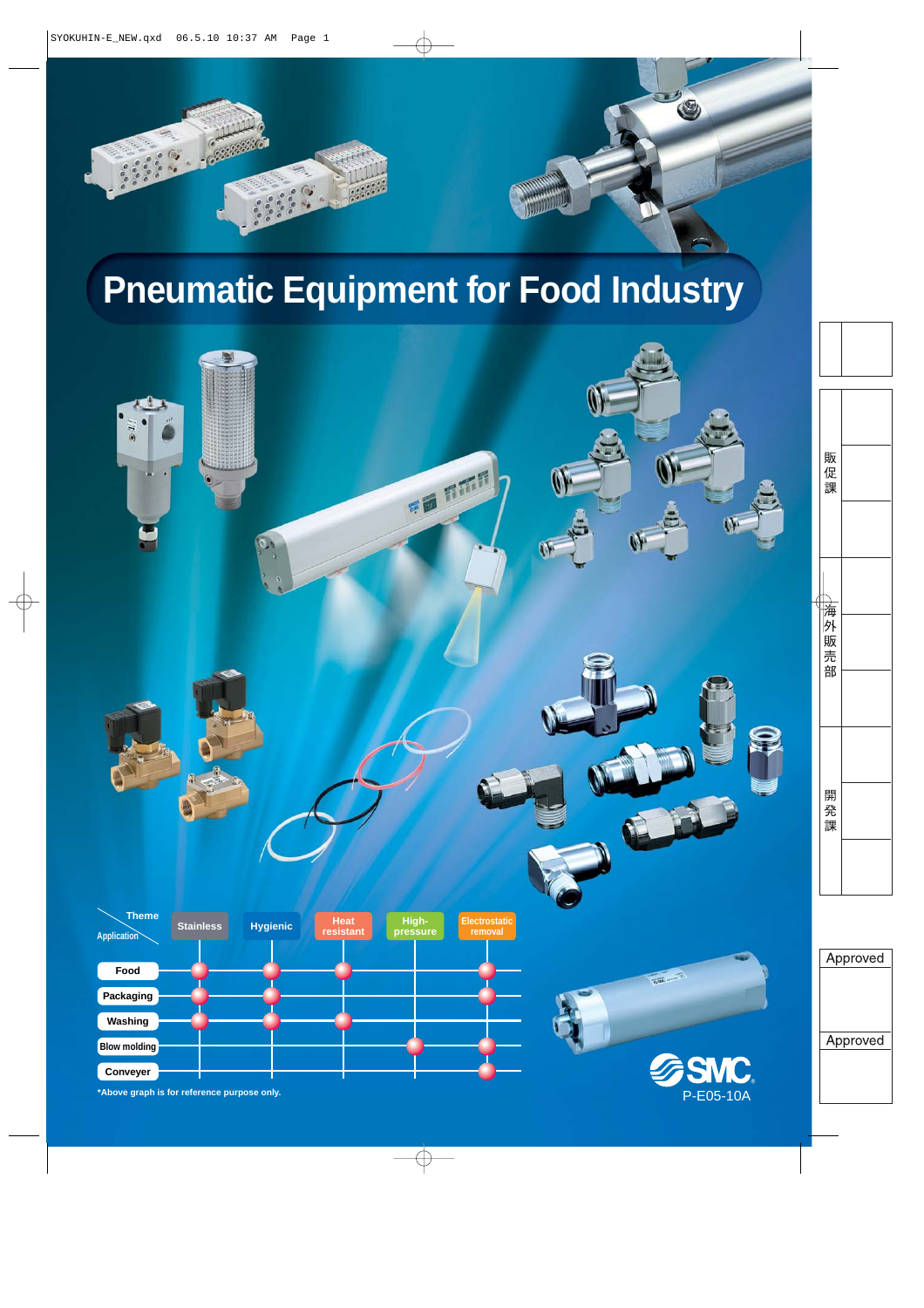#### **Stainless**

## **Stainless Cylinders**



| <b>Series</b> | Action                                                                                                                                                                                                                                                                 | Bore size (mm)                  |  |
|---------------|------------------------------------------------------------------------------------------------------------------------------------------------------------------------------------------------------------------------------------------------------------------------|---------------------------------|--|
| $CJ5-S$       |                                                                                                                                                                                                                                                                        | 10, 16                          |  |
| $CG5-S$       | Double acting                                                                                                                                                                                                                                                          | 20, 25, 32, 40, 50, 63, 80, 100 |  |
| Features      | Material<br>• External metal parts: Stainless steel 304<br>Seal parts: NBR or FKM are selectable.<br>Ambient and fluid temperature: $-10$ to $70^{\circ}$ C (without auto switch)<br>$-10$ to 60 $\degree$ C (with auto switch)<br>Grease for food processing machines |                                 |  |

#### **Stainless Steel Cylinder with ISO 6432 Dimensions**



| <b>Series</b> | Action                          | Bore size (mm)         |
|---------------|---------------------------------|------------------------|
|               | Double acting                   | 16, 20, 25, 32, 40, 50 |
| Features      | Hygienic design for splash area |                        |

"This cylinder is made in Italy. Please contact SMC Italy for all inquiries."

## **Stainless Speed Controller**



| <b>Series</b> | Applicable tubing O.D. (mm)                                                                                                        | <b>Connection thread</b> |
|---------------|------------------------------------------------------------------------------------------------------------------------------------|--------------------------|
| ASG           | 4, 6, 8, 10, 12                                                                                                                    | M5, 1/8, 1/4, 3/8, 1/2   |
| Features      | Material<br>• Metal parts: Stainless steel 316<br>Seal parts: Special FKM<br>Ambient and fluid temperature: $-5$ to 60 $\degree$ C |                          |

#### **Stainless Steel 316 One-touch Fittings**

| <b>Series</b> | Applicable tubing O.D. (mm)                                                                                                                                                                                                 | Connection thread      |  |
|---------------|-----------------------------------------------------------------------------------------------------------------------------------------------------------------------------------------------------------------------------|------------------------|--|
| KQG           | 4, 6, 8, 10, 12                                                                                                                                                                                                             | M5, 1/8, 1/4, 3/8, 1/2 |  |
| Features      | Material<br>• Metal parts: Stainless steel 316<br>Seal parts: Special FKM<br>Operating fluid temperature: -5 to 150°C<br>Grease-free<br>Can be used with steam.<br>Certified to meet current Food Sanitation Law standards. |                        |  |

## **Stainless Steel 316 Insert Fittings**



1

| <b>Series</b> | Applicable tubing O.D. (mm)                                                                                         | Connection thread |  |  |
|---------------|---------------------------------------------------------------------------------------------------------------------|-------------------|--|--|
| <b>KFG</b>    | 1/8, 1/4, 3/8, 1/2<br>4, 6, 8, 10, 12                                                                               |                   |  |  |
| Features      | Material: Stainless steel 316<br>Operating fluid temperature: -5 to 150°C<br>Grease-free<br>Can be used with steam. |                   |  |  |



**Corrosion resistant Heat resistant**

**Corrosion resistant Heat resistan** 

**Corrosion resistant**

**Corrosion resistant Hygienic** 

**Corrosion resistant**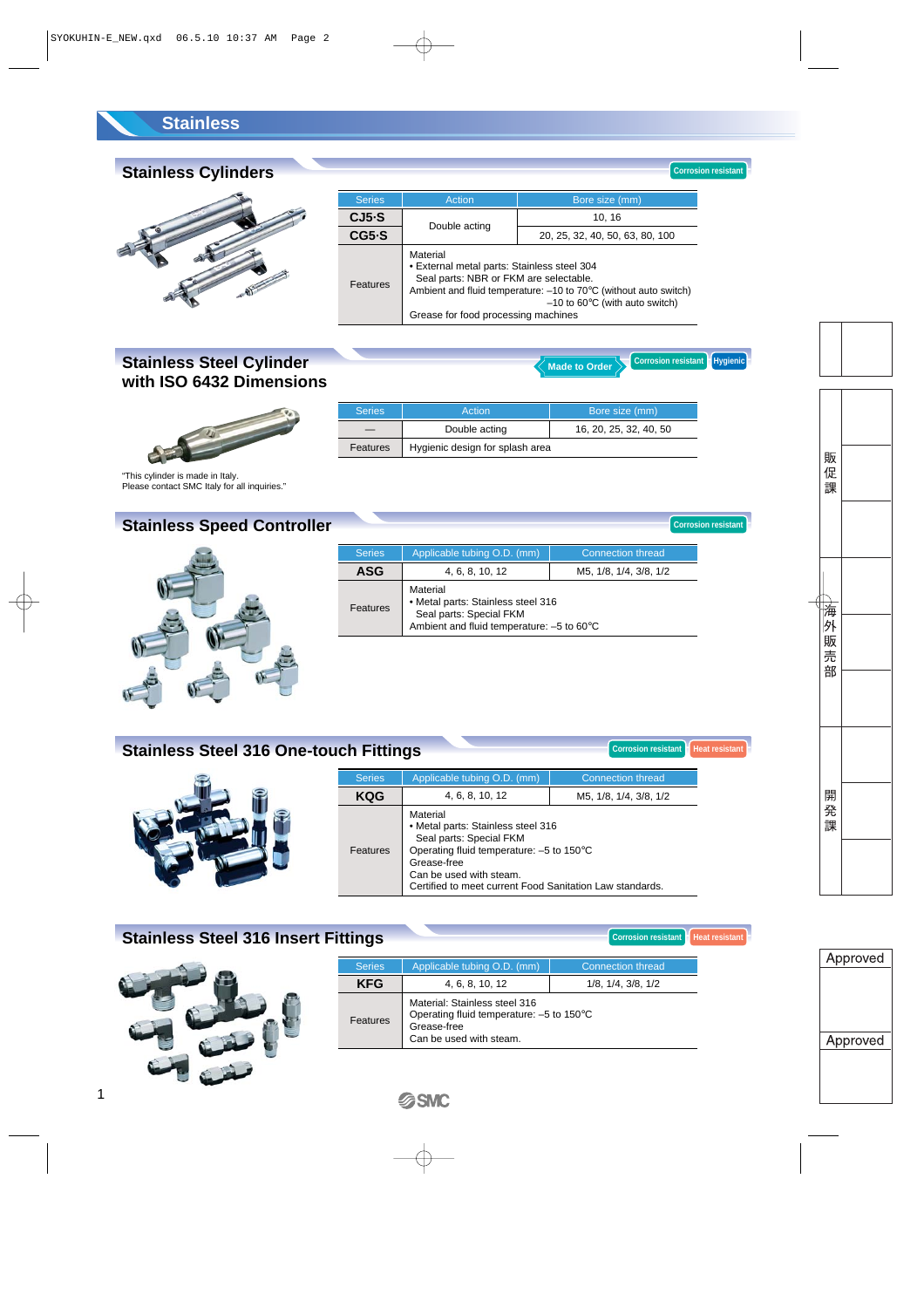**Corrosion resistant Heat resistant** 

**Corrosion resistan** 

## **Stainless Steel 316 Miniature Fittings**



| <b>Series</b> | Applicable tubing O.D. (mm)                                             | Connection thread |  |
|---------------|-------------------------------------------------------------------------|-------------------|--|
| м             | 3.2, 4.6                                                                | M5. 1/8           |  |
| Features      | Material: Stainless steel 316<br>Operating fluid temperature: 0 to 60°C |                   |  |

## **S Couplers / Stainless Type**



| <b>Series</b> | <b>Connection thread</b>                                                                                                             |
|---------------|--------------------------------------------------------------------------------------------------------------------------------------|
| <b>KKA</b>    | $1/8$ , $1/4$ , $3/8$ , $1/2$ , $3/4$ , $1$ , $11/4$ , $11/2$                                                                        |
| Features      | Material<br>• Metal parts: Stainless steel 304<br>Seal parts: Special FKM<br>Operating fluid temperature: -5 to 150°C<br>Grease-free |

| <b>Air Operated Chemical Valve</b>                                                                    |               |            |                                                                                                                      |            | Heat resistant<br>Corrosion resistant |
|-------------------------------------------------------------------------------------------------------|---------------|------------|----------------------------------------------------------------------------------------------------------------------|------------|---------------------------------------|
|                                                                                                       | <b>Series</b> |            | Actuation                                                                                                            | Port size  | Orifice diameter mmø                  |
|                                                                                                       | Thread type   | <b>LVA</b> | N.C./N.O./C.O.                                                                                                       | $1/8$ to 1 | 2 to 22                               |
| $\frac{\text{U}(\mathbf{z})}{\text{U}(\mathbf{z})} = \mathbf{z} \mathbf{z} = \mathbf{A}^{\mathsf{T}}$ | Features      |            | Body material: Stainless steel<br>Diaphragm material: PTFE, NBR, EPR are selectable.<br>Operating fluid temperature: |            |                                       |

## **ISO**

312

 $\overline{\phantom{a}}$ 

#### **Profile Design ISO/VDMA Cylinder Piston Rod and End Nut Made of Stainless Steel (-XC6)**



| <b>Series</b><br>Bore size (mm)<br>Action |                               |                                                      |  |  |
|-------------------------------------------|-------------------------------|------------------------------------------------------|--|--|
| <b>CP95 (-XC6)</b>                        | Double acting                 | 32, 40, 50, 63, 80, 100                              |  |  |
| Features                                  | materials to stainless steel. | Piston rod and rod end nut are changed from standard |  |  |

0 to 100°C (when the diaphragm is PTFE.) 0 to 60°C (when the diaphragm is NBR or EPR.)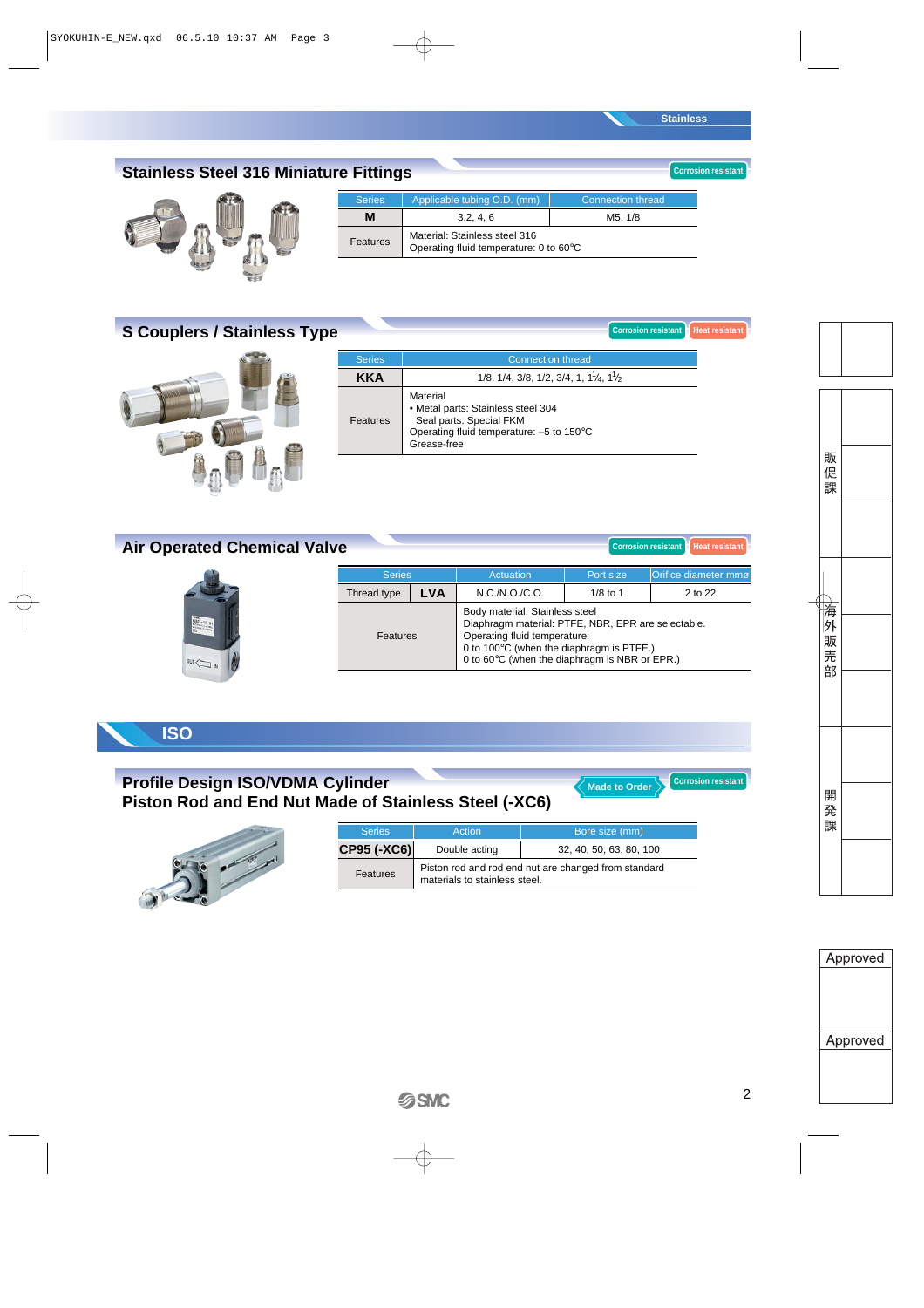## **Hygienic**

## **Hygienic Design Cylinders**



| Type              | <b>Series</b>             | Action                                                                                                                                                                                                                                                        | Bore size (mm)                  |  |
|-------------------|---------------------------|---------------------------------------------------------------------------------------------------------------------------------------------------------------------------------------------------------------------------------------------------------------|---------------------------------|--|
| Round type        | <b>HYB</b>                |                                                                                                                                                                                                                                                               | 20, 25, 32, 40, 50, 63, 80, 100 |  |
| Basic type        | <b>HYQ</b>                | Double                                                                                                                                                                                                                                                        | 20, 25, 32, 40, 50, 63          |  |
| ISO standard type | <b>HYC</b>                | acting                                                                                                                                                                                                                                                        | 32, 40, 50, 63                  |  |
| With guide        | <b>HYG</b>                |                                                                                                                                                                                                                                                               | 20, 25, 32, 40, 50, 63          |  |
| Features          | water resistant cylinders | Water resistant cylinders configured for easy cleaning<br>Five times increase in service life, compared to other<br>Grease for food is available.<br>Ambient and fluid temperature: 0 to 70°C (without auto switch)<br>0 to $60^{\circ}$ C (with auto switch) |                                 |  |

### **Hygienic NAMUR Interface Value 3/5 Port Solenoid Valve**



| alve              |                                                                                                | Hygienic<br><b>Made to Order</b>                                                                                      |                   |  |
|-------------------|------------------------------------------------------------------------------------------------|-----------------------------------------------------------------------------------------------------------------------|-------------------|--|
| <b>Series</b>     | Port size                                                                                      | Cv factor                                                                                                             | Power consumption |  |
| <b>VFN (-X19)</b> | <b>NPT1/4"</b>                                                                                 | 1.4                                                                                                                   | 0.5W              |  |
| <b>Features</b>   | Conformed to VDMA standard.<br>IP67 (for M12 connector)<br>Electrical entry: M12, DIN terminal | Ambient and fluid temperature: $-10$ to 60 $\degree$ C<br>3 and 5 port can be changed by changing the function plate. |                   |  |

## **Related Products**

## **Water Resistant Cylinders**



| Type                   | <b>Series</b>                                                                        | Bore size (mm)                  |  |
|------------------------|--------------------------------------------------------------------------------------|---------------------------------|--|
| Air cylinder           | CM <sub>2</sub>                                                                      | 20, 25, 32, 40                  |  |
| Air cylinder           | CG1                                                                                  | 20, 25, 32, 40, 50, 63, 80, 100 |  |
| Compact cylinder       | CQ <sub>2</sub><br>20, 25, 32, 40, 50, 63, 80, 100                                   |                                 |  |
| Air cylinder           | CA <sub>2</sub><br>40, 50, 63, 80, 100                                               |                                 |  |
| Compact guide cylinder | <b>MGPM</b><br>20, 25, 32, 40, 50, 63, 80, 100                                       |                                 |  |
| Guide cylinder         | <b>MGGM</b><br>32, 40, 50, 63, 80, 100                                               |                                 |  |
| Features               | Using a special scraper improved water<br>resistance, compared to standard cylinders |                                 |  |

#### **Related Made to Order**

| XC4         | With heavy duty scraper |  |
|-------------|-------------------------|--|
| <b>XC35</b> | With coil scraper       |  |

#### **Cylinder / Made to Order**

| XBB6'       | Heat resistant cylinder $(-10 \text{ to } 150^{\circ} \text{C})$<br><b>Heat resistant</b> | XCG        |
|-------------|-------------------------------------------------------------------------------------------|------------|
| <b>XB14</b> | Cylinder with heat resistant auto switch (0 to 150°C) Heat resistant                      | <b>XC7</b> |
| <b>XB7</b>  | Cold resistant cylinder $(-40 \text{ to } 70^{\circ} \text{C})$                           | XC2        |

| XC6         | Piston rod and rod end nut made of stainless steel Corrosion resistant                |  |
|-------------|---------------------------------------------------------------------------------------|--|
| XC7         | Tie-rod, cushion valve, tie-rod nut, etc. made of stainless steel Corrosion resistant |  |
| <b>XC27</b> | Double clevis pin and double knuckle pin made of stainless steel Corrosion resistant  |  |

#### **Hygienic**

**SSMC**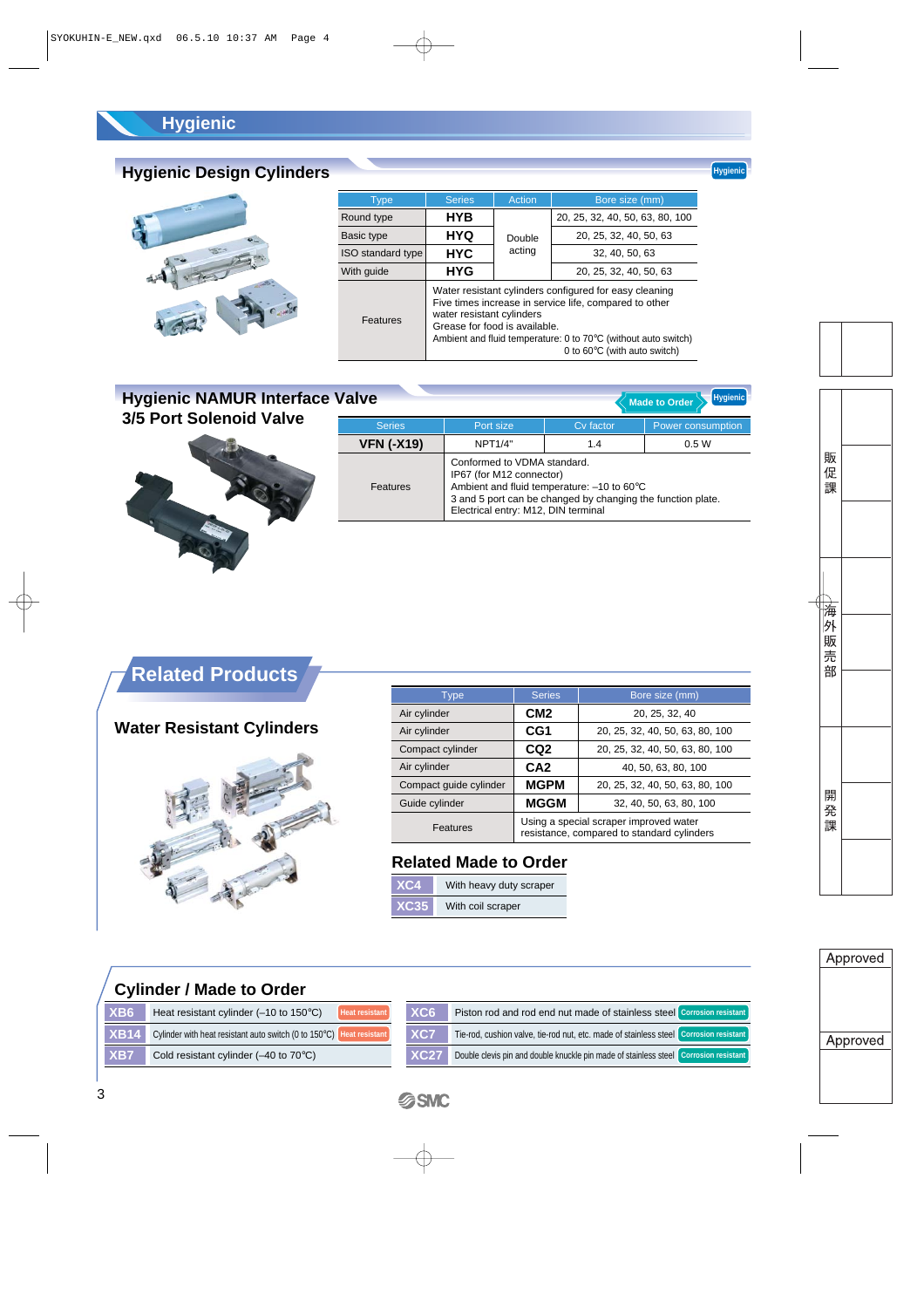## **Resin Products**

## **Clean One-touch Fittings**



| <b>Series</b>         | Applicable tubing O.D.                                                                                    | <b>Connection thread</b> |
|-----------------------|-----------------------------------------------------------------------------------------------------------|--------------------------|
| KP<br>4, 6, 8, 10, 12 |                                                                                                           | 1/8, 1/4, 3/8, 1/2       |
| Features              | Material<br>• Resin parts: Polypropylene<br>Seal parts: EPDM<br>Operating fluid temperature: - 20 to 80°C |                          |

## **FEP Tubing**



| <b>Corrosion resistant I</b><br><b>Heat resistant</b> |                                                                                                                                                                                           |                                 |                                  |  |  |
|-------------------------------------------------------|-------------------------------------------------------------------------------------------------------------------------------------------------------------------------------------------|---------------------------------|----------------------------------|--|--|
|                                                       | Tubing O.D.                                                                                                                                                                               |                                 |                                  |  |  |
| <b>Series</b>                                         | <b>Metric size</b>                                                                                                                                                                        | Inch size                       | Color                            |  |  |
| <b>TH/TIH</b>                                         | 4, 6, 8, 10, 12                                                                                                                                                                           | 1/8, 3/16, 1/4<br>3/8, 1/2, 3/4 | Translucent, Black,<br>Red, Blue |  |  |
| <b>Features</b>                                       | Material: FEP (Fluororesin)<br>Maximum operating temperature: 200°C<br>(This can vary depending on the operating conditions.)<br>Certified to meet current Food Sanitation Law standards. |                                 |                                  |  |  |

**Corrosion resistant**

## **Air Operated Chemical Valve**



| Corrosion resistant<br><b>Heat resistant</b><br>e/ |            |                                                                                           |                                             |         |
|----------------------------------------------------|------------|-------------------------------------------------------------------------------------------|---------------------------------------------|---------|
| <b>Series</b>                                      |            | Actuation                                                                                 | Applicable tubing O.D. Orifice diameter mmø |         |
| Integral fitting                                   | <b>LVC</b> | N.C./N.O./C.O.                                                                            | mm: 4 to 25<br>inch: 1/8 to 1               | 4 to 22 |
| Features                                           |            | Body material: PFA<br>Diaphragm material: PTFE<br>Operating fluid temperature: 0 to 100°C |                                             |         |

## **Serial Transmission**



| <b>Series</b>   | Enclosurel                                   | <b>Communication protocol</b>         | Applicable valve                      |  |
|-----------------|----------------------------------------------|---------------------------------------|---------------------------------------|--|
|                 |                                              | <b>DeviceNet</b>                      |                                       |  |
|                 |                                              | PROFIBUS-DP                           |                                       |  |
| <b>EX250</b>    | IP <sub>67</sub>                             | CC-Link                               | SV1000/2000/3000<br>VQC1000/2000/4000 |  |
|                 |                                              | Actuator Sensor interface (AS-I, ASI) |                                       |  |
|                 |                                              | <b>CAN Open</b>                       |                                       |  |
| <b>Features</b> | • IP67 compliant<br>• Input/Output available |                                       |                                       |  |

### **Ionizer**

| <b>lonizer</b> |               |                      |                                                                                                                                                                                                           |                                                              | Electrostatic removal |
|----------------|---------------|----------------------|-----------------------------------------------------------------------------------------------------------------------------------------------------------------------------------------------------------|--------------------------------------------------------------|-----------------------|
| 三面 百万百         | <b>Series</b> | Type                 |                                                                                                                                                                                                           | <b>Ion generation method Output for emitting electricity</b> | Ion balance           |
| A              | <b>IZS30</b>  | Bar type             | Corona discharge type                                                                                                                                                                                     | $\pm 6000$ V                                                 | $\pm 30$ V or less    |
|                | Features      | charged electricity. | Discharge time 0.3 seconds<br>With surface potential sensor<br>Measures the polarity of a discharged object, as well as the amount of<br>Continuously emits ions of reversed polarity to charged objects. |                                                              |                       |
|                |               |                      |                                                                                                                                                                                                           |                                                              |                       |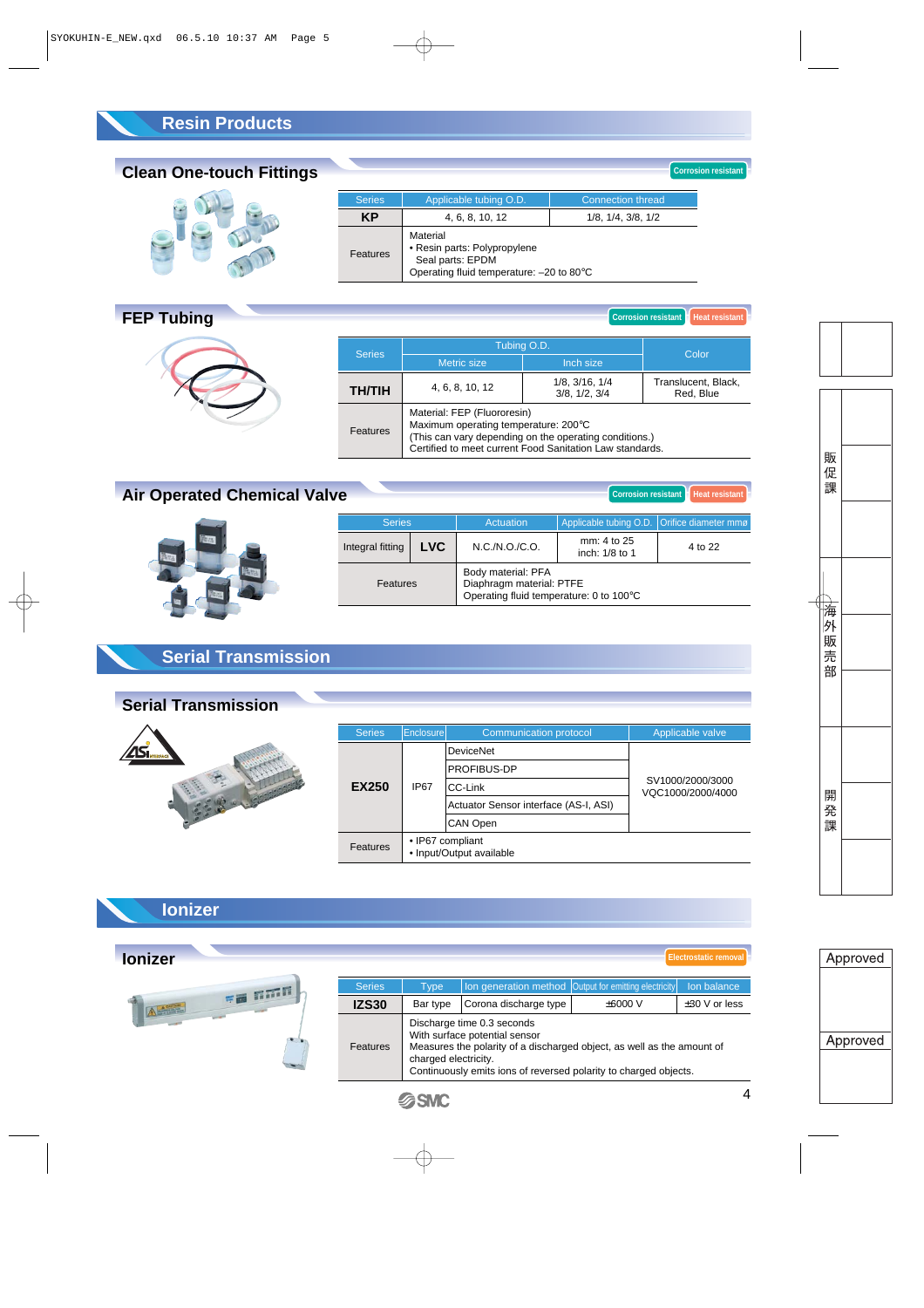## **5.0 MPa Compatible**

## **Pilot Operated 2 Port Solenoid Valve**



**High-press** 

**High-pressure**

## **Pilot Operated 3 Port Solenoid Valve**

|  | <b>Series</b>                                | Maximum operating pressure (MPa)                                                                                                                                                     | Port size   |  |
|--|----------------------------------------------|--------------------------------------------------------------------------------------------------------------------------------------------------------------------------------------|-------------|--|
|  | <b>VCH410</b>                                | 5.0                                                                                                                                                                                  | 1/2, 3/4, 1 |  |
|  | Features                                     | Service life: 10 million cycles (based on SMC's test condition)<br>Adopting a polyurethane elastomer poppet in a valve seat<br>Improved durability under a high-pressure environment |             |  |
|  | <b>Made to Order</b><br><b>Manifold unit</b> |                                                                                                                                                                                      |             |  |

#### **Check Valve** Maximum operating pressure (MPa) **Port size** 3/4, 1 Series **VCHC40** 5.0 Features Service life: 10 million cycles (based on SMC's test condition) Adopting a polyurethane elastomer poppet in a valve seat Improved durability under a high-pressure environment **High-pressure**

| <b>Direct Operated Regulator (Relieving type)</b> |        |                         |                                                                                                                                                                                      | <b>High-pressure</b> |
|---------------------------------------------------|--------|-------------------------|--------------------------------------------------------------------------------------------------------------------------------------------------------------------------------------|----------------------|
|                                                   |        | <b>Series</b>           | Maximum operating pressure (MPa)                                                                                                                                                     | Port size            |
| $\mathbf{r}$                                      |        | VCHR30                  | Inlet pressure 5.0                                                                                                                                                                   | 3/4, 1               |
|                                                   | VCHR40 | Set pressure 0.5 to 5.0 | $1, 1\frac{1}{2}$                                                                                                                                                                    |                      |
|                                                   |        | Features                | Service life: 10 million cycles (based on SMC's test condition)<br>Adopting a polyurethane elastomer poppet in a valve seat<br>Improved durability under a high-pressure environment |                      |
|                                                   |        | <b>Made to Order</b>    | 6.0 MPa pilot operated regulator (Air operated type)                                                                                                                                 |                      |
| <b>Silencer</b>                                   |        |                         |                                                                                                                                                                                      | <b>High-pressure</b> |



|               |                                                                               | .                                  |  |  |
|---------------|-------------------------------------------------------------------------------|------------------------------------|--|--|
| <b>Series</b> | Maximum operating pressure (MPa)                                              | Port size                          |  |  |
| <b>VCHN3</b>  | 5.0                                                                           | 3/4.1                              |  |  |
| <b>VCHN4</b>  | (Relief valve release pressure: 1.8)                                          | 1, $1\frac{1}{4}$ , $1\frac{1}{2}$ |  |  |
| Features      | Noise reduction 35 dB(A)<br>Clogging-reduction with double-layer construction |                                    |  |  |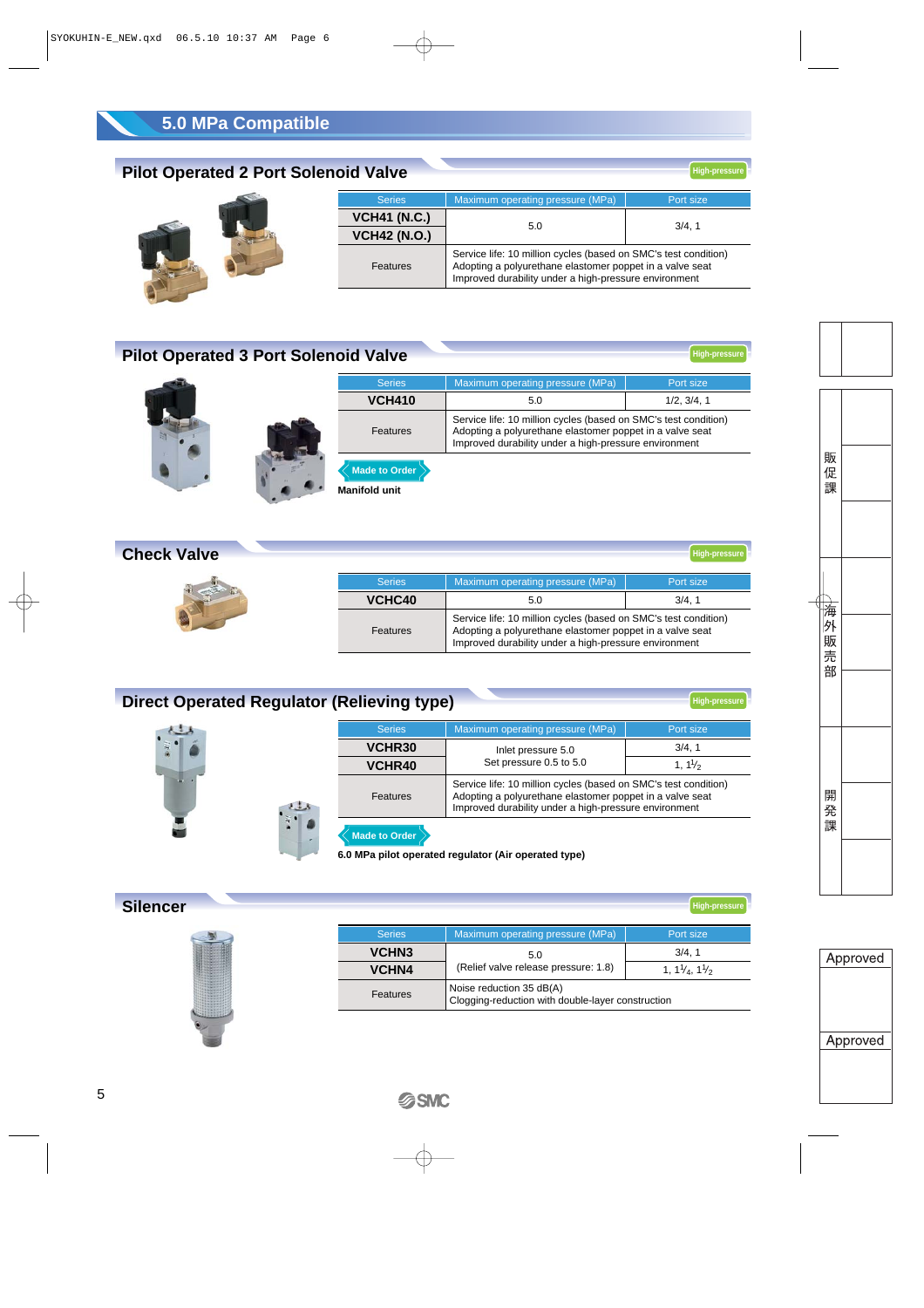### **5.0 MPa Pressure Sensor**



|                   |                             | Made to Order        | High-pressur |
|-------------------|-----------------------------|----------------------|--------------|
| <b>Series</b>     | Rated pressure range (MPa), | Proof pressure (MPa) |              |
| <b>PSE (X512)</b> | $0$ to 5.0                  | 10.0                 |              |

**Related Equipment/ Digital Pressure Switch** 



| <b>Series</b> | Rated pressure range (MPa)     | Proof pressure (MPa) |
|---------------|--------------------------------|----------------------|
| <b>ISE75</b>  | $0.4$ to $10.0$                | 30.0                 |
| <b>ISE75H</b> | $0.5$ to 15.0                  | 45.0                 |
| Features      | 2-color display<br><b>IP67</b> |                      |

### **High Frequency, High Speed Response and Long Service Life**

## **5 Port Solenoid Valve / Metal Seal Type**



| <b>Series</b>  | Sonic conductance: C                                                                                                                                                                                                                                               | Applicable cylinder size (mm) Power consumption (W) |     |
|----------------|--------------------------------------------------------------------------------------------------------------------------------------------------------------------------------------------------------------------------------------------------------------------|-----------------------------------------------------|-----|
| <b>VQC1000</b> | $0.72 \text{ dm}^3/\text{(s-bar)}$                                                                                                                                                                                                                                 | 50                                                  |     |
| <b>VQC2000</b> | 2.6 $dm^3/(s \cdot bar)$                                                                                                                                                                                                                                           | 80                                                  | 0.5 |
| <b>VQC4000</b> | 6.9 $dm^3/(s \cdot bar)$                                                                                                                                                                                                                                           | 140                                                 |     |
| Features       | Response time 10 ms (VQC1000) 20 ms (VQC2000) 17 ms (VQC4000)<br>Dispersion accuracy $\pm 2$ ms (VQC1000/2000) $\pm 3$ ms (VQC4000)<br>Long service life 200 million cycles (VQC1000/2000) 100 million cycles<br>(VQC4000) (based on SMC's test condition)<br>IP67 |                                                     |     |

## **5 Port Solenoid Valve / Metal Seal Type**



| <b>Series</b>  | Sonic conductance: C                                                                                                                                                    | Applicable cylinder size (mm) Power consumption (W) |     |
|----------------|-------------------------------------------------------------------------------------------------------------------------------------------------------------------------|-----------------------------------------------------|-----|
| <b>VQZ1000</b> | 1.3 $dm^3/(s \cdot bar)$                                                                                                                                                | 40                                                  |     |
| <b>VQZ2000</b> | 2.3 $dm^3/(s \cdot bar)$                                                                                                                                                | 63                                                  | 0.5 |
| <b>VQZ3000</b> | 4.6 $dm^3/(s \cdot bar)$                                                                                                                                                | 80                                                  |     |
| Features       | Response time 10 ms (VQZ1000) 12 ms (VQZ2000) 15 ms (VQZ3000)<br>Dispersion accuracy $\pm 2$ ms<br>Long service life 200 million cycles (based on SMC's test condition) |                                                     |     |

## **Low Friction Cylinders / Metal Seal Type**



| <b>Series</b> | Type                                                                                                                                                                         | Bore size (mm)         | Minimum operating pressure (MPa)                         |
|---------------|------------------------------------------------------------------------------------------------------------------------------------------------------------------------------|------------------------|----------------------------------------------------------|
| <b>MQQ</b>    | Compact                                                                                                                                                                      | 10, 16, 20, 25, 30, 40 | 0.005                                                    |
| <b>MQM</b>    | Anti-lateral load                                                                                                                                                            | 6, 10, 20, 25          | ø6: 0.02, ø10 to 25: 0.005<br>$(MQML \Box \Box H: 0.01)$ |
| Features      | Long service life of 10,000 km or 100 million full cycles (based on SMC's test condition)<br>Achieves speeds up to 3,000 mm/s or continuous actuation up to 50 cpm (MQML□□H) |                        |                                                          |

## **3 Port Solenoid Valve**



|               |                                       | $\leq$ Made to Order   |
|---------------|---------------------------------------|------------------------|
| <b>Series</b> | Port size                             | Sonic conductance: C   |
| XT323         | 1/8                                   | 2 $dm^3/(s \cdot bar)$ |
| Features      | Operating frequency 300 to 1500 C.P.M |                        |



**High-pressure**